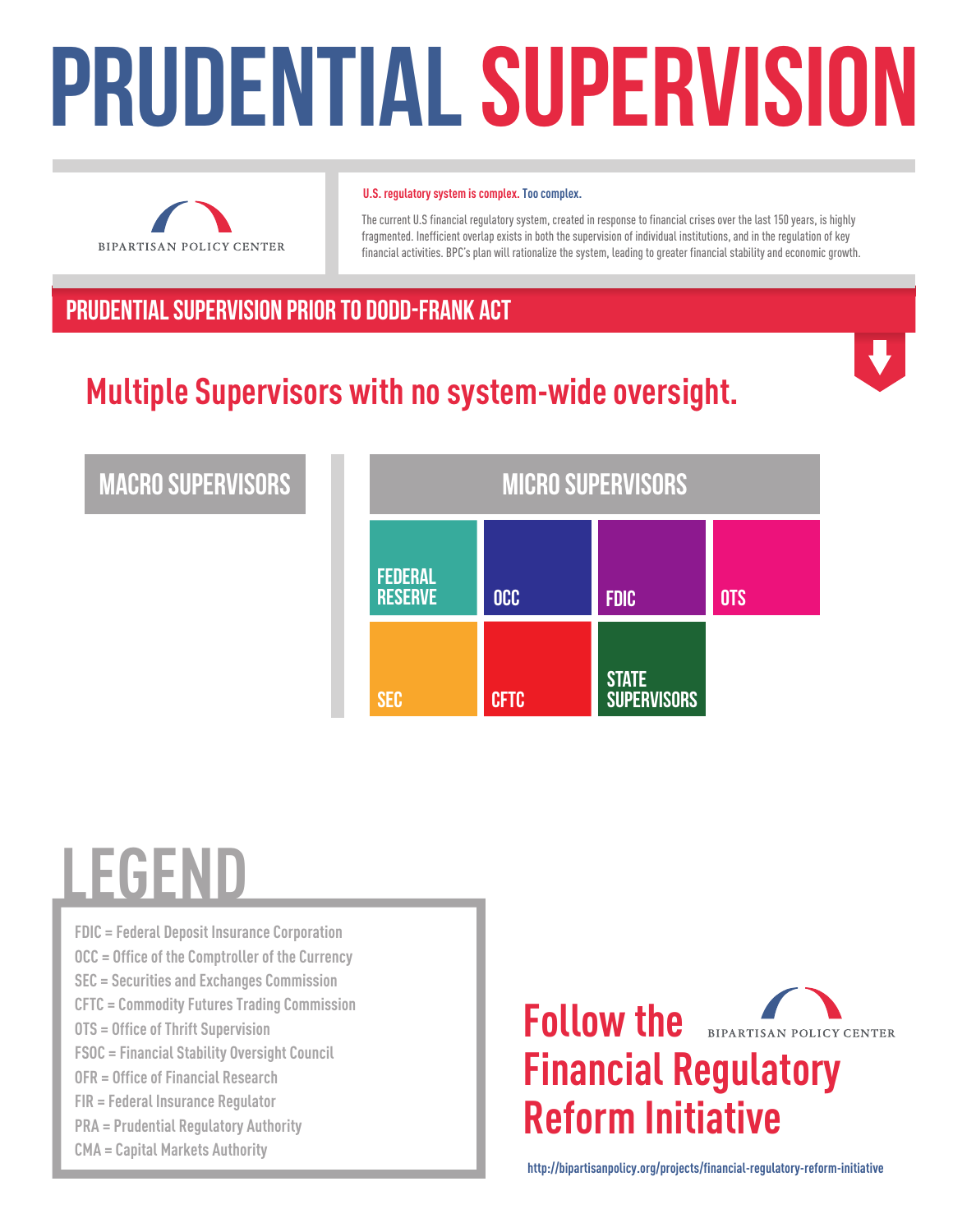# PRUDENTIAL SUPERVISION



#### **U.S. regulatory system is complex. Too complex.**

The current U.S financial regulatory system, created in response to financial crises over the last 150 years, is highly fragmented. Inefficient overlap exists in both the supervision of individual institutions, and in the regulation of key financial activities. BPC's plan will rationalize the system, leading to greater financial stability and economic growth.

#### PRUDENTIAL SUPERVISION AFTER Dodd-Frank Act

### **System-wide oversight, but overlapping mandates and requirements remain.**



# **LEGEND**

**FDIC = Federal Deposit Insurance Corporation OCC = Office of the Comptroller of the Currency SEC = Securities and Exchanges Commission CFTC = Commodity Futures Trading Commission OTS = Office of Thrift Supervision FSOC = Financial Stability Oversight Council OFR = Office of Financial Research FIR = Federal Insurance Regulator PRA = Prudential Regulatory Authority CMA = Capital Markets Authority**



**http://bipartisanpolicy.org/projects/financial-regulatory-reform-initiative**